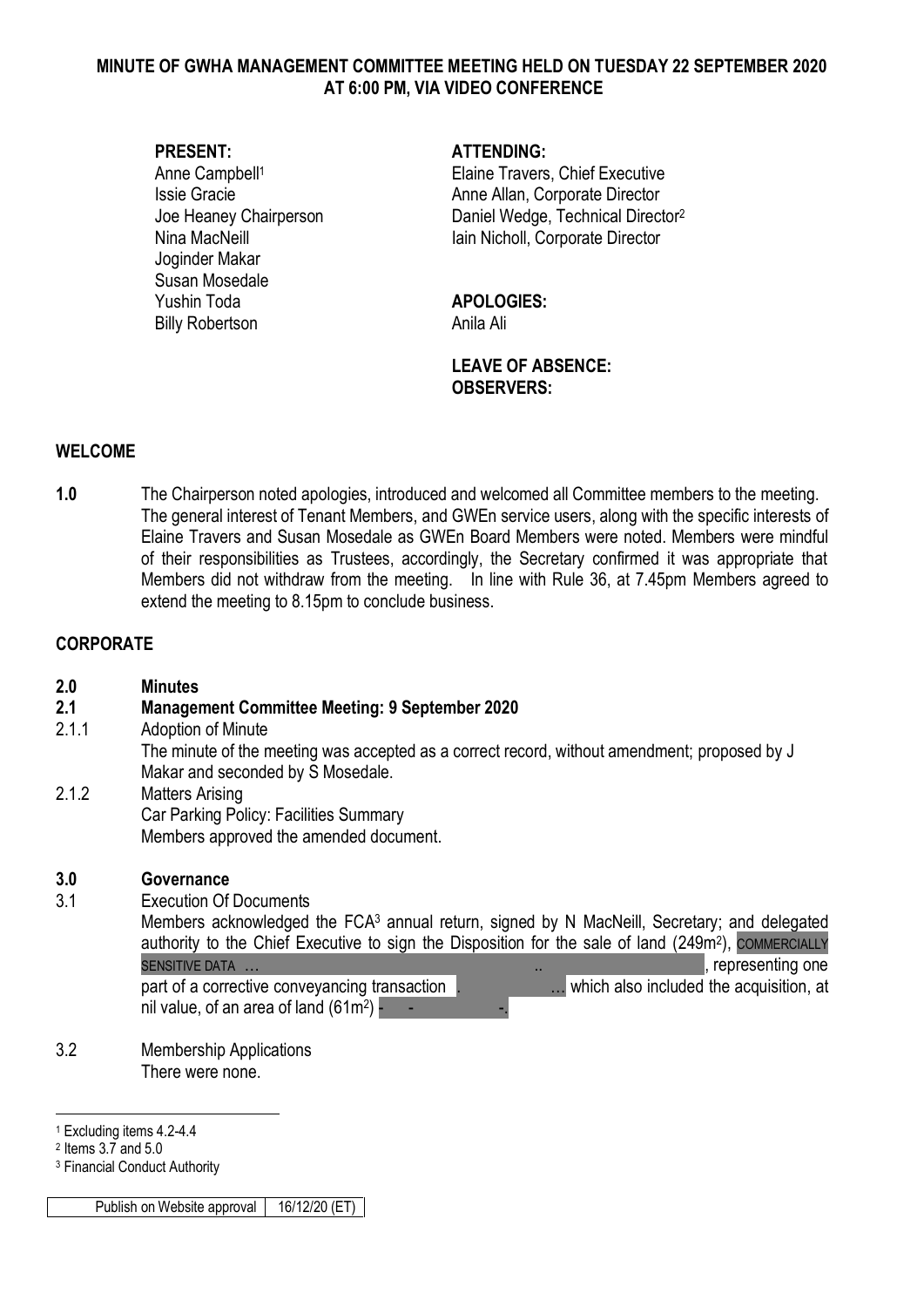- 3.3 Registers: Notifiable Events / Data Breaches / Payments and Benefits (P&B) Members considered Report No.2, acknowledging the recording in the P&B Register on 27/08/20 in line with policy, and with compliance reporting and endorsement by the SSC<sup>4</sup> on 23/09/20. There were no new notifiable events or data breaches to report.
- 3.4 Special General Meeting 25 August 2020 Minute & Rules Change Report No.3 was considered. Members verified the draft Minute as a true reflection of the meeting, noted interim compliance and further actions; and confirmed adoption of the new Rules, effective from the FCA<sup>5</sup> registration date.
- 3.5 Annual General Meeting 25 August 2020 Draft Minute & Evaluation

Report No.4 was considered. Members discussed the evaluation and outcomes, acknowledging the additional planning for the first virtual AGM, and the valuable support from the external facilitator. Whilst disappointed at the lower than average attendance levels, Members agreed a successful Event overall, given the prevailing circumstances. The presentation was updated to incorporate members' feedback including:

- 1. Articulate, informative (remote) presentations from the solicitor (SGM) and external auditor (AGM);
- 2. Reassurance from the positive feedback of attending members;

**Members** 

- 1. Confirmed the cancellation of sixteen shares in line with the Rules;
- 2. Verified the draft AGM minute as a true reflection of the meeting;
- 3. Considered trends, and agreed measures through the Membership Strategy to encourage and promote membership, participation, and representation across the demographics;
- 4. Approved the structure and format for future meetings, including scope for hybrid participation (physical and virtual); and a re-ordered Agenda (MC elections prior to presentation of accounts);
- 6. Agreed the date for the 43rd AGM as Wednesday 23/06/21 and the Sandyford Henderson as the preferred venue (if physical attendance is permitted).

# 3.6 Strategy Review Planning

Report No. 5 was considered. Members agreed the principles for optimising the programme through one (remote) session on Tuesday, 27/10/20, with two key themes aligned to the corporate strategy drivers.

3.7 Health & Safety Compliance Members considered Report No. 6, noting performance, actions and ongoing covid-19 service controls. MC responsibility for H&S was acknowledged, provision for additional training during 2020 was confirmed, and further reporting to the MC in respect of contractor covid controls was agreed.

## 3.8 OSCR<sup>6</sup> Trustee Duties Compliance Report No.7 was considered. Members acknowledged their duties and responsibilities as Charity Trustees and confirmed full compliance with OSCR's guidelines.

3.9 SHR Assurance Statements Report No.8 was considered, with Members noting the statement released by the SHR on 28/08/20, acknowledging compliance requirements and agreeing submission timeline.

1

<sup>4</sup> Staffing Sub Committee

<sup>6</sup> Office of Scottish Charity Regulator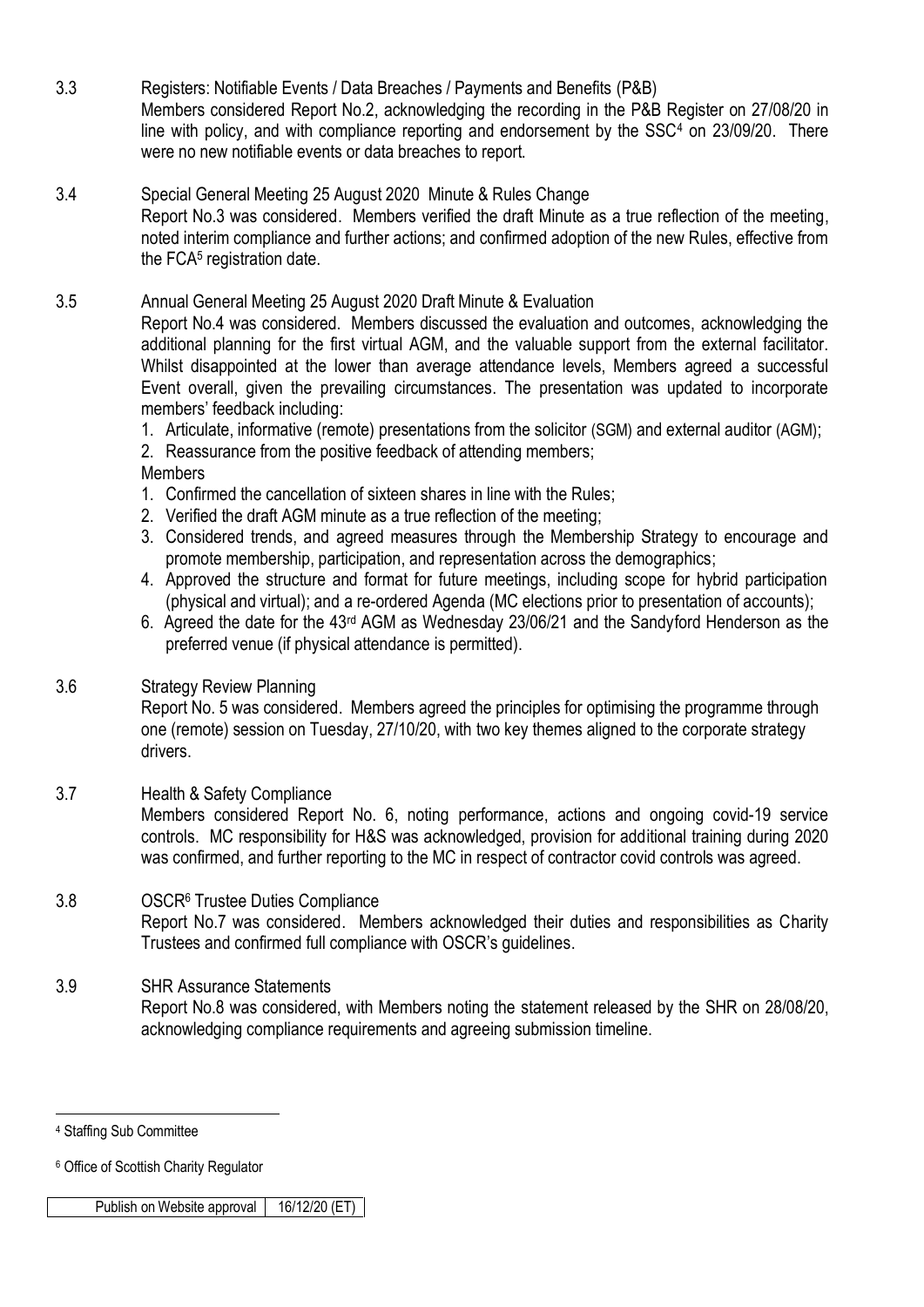## **4.0 Finance**

4.1 Management Accounts to 31 July 2020

Members considered Report No. 9, approving unanimously the Management Accounts, acknowledging the positive outturn as anticipated; and noting:

- I. Lockdown restrictions: in particular service curtailment, and ICT mobilisation programme; influencing management expenses and surplus;
- II. Strong financial position, fully cashed backed assets and lender covenant compliance.

# 4.2 Treasury Management Policy and Performance

Report No.10 was considered. Members reflected on 2019/20 performance, compliance and risk, and, alert to the financial climate and forecasts, approved unanimously the Policy, validated financial institutions and PIs for 2020/21.

## 4.3 30-year Cashflow

Members considered Report No.11, acknowledging the ongoing challenges of forecasting in the current climate. The 30-year cashflow was approved, with assumptions revised from April noted, and updated position to MC meeting March 2021 agreed.

## 4.4 Housing Management Software Provision Members considered report No.12 including business case; and, noting positive feedback, successful implementation, enhanced functionality, efficiencies and future proofing, approved a 4-year contract in line with the procurement strategy.

# **SERVICES**

# **5.0 Technical**

5.1 Fire Safety Plan

Members considered Report No.13, discussing the Fire Safety Plan and risk schedule in the context of overall health and safety responsibilities. The compliance self-assessment was explored in some detail and, subject to a point of clarification for the next MC, the Plan and associated actions were approved.

5.2 Procurement Report: CCTV Modernisation and PPM<sup>7</sup> Contract Members considered Report No.14, approving the contract award in line with regulatory compliance and procurement policy; and delegating authority to the CEO to oversee value engineering exercise subject to GWEn consultation.

# **6.0 Regeneration**

- 6.1 Project Reports
- 6.1.1 Dover Street

Members considered Report No. 15, noting completion of due diligence, pending contract discussions and outline works programme.

- 6.1.2 Burnbank House: 25 Burnbank Gardens Members noted progress as outlined in Report No. 16, approving revised KPIs and acknowledging timeline for MC review of the Development Agreement.
- 6.1.3 Corunna Street Members noted progress as outlined in Report No.17, acknowledging g Design Team appointments, approving revised KPIs and acknowledging timeline for site survey report.

1

<sup>7</sup> Planned Preventative Maintenance